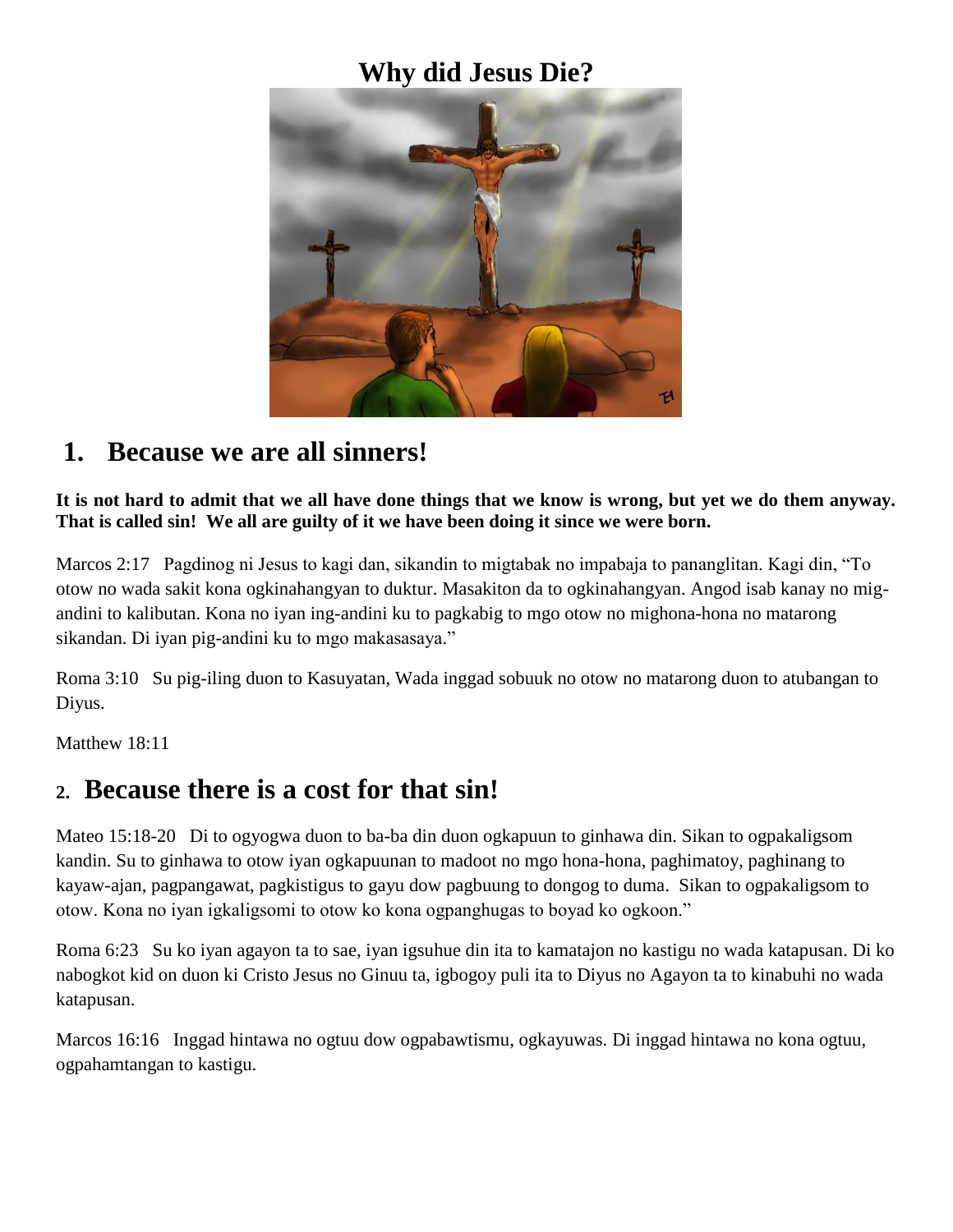

**There is a cost for that sin!**

## **3. Because Jesus died and paid for our sins on the cross!**

Mateo 1:21 Yukos to ig-anak din, aw Jesus to ihingadan nu kandin su ogyuwason din to kaotawan din to mgo sae dan.["§](http://ebible.org/study/content/texts/MSMWPS/MT1.html#note-3)

Roma 5:8 Di to Diyus, impakita din to kaasla[g\\*](http://ebible.org/study/content/texts/MSMWPS/RM5.html#note-427) to gugma din ita, su inggad makasasaya ki pad, migpakimatoy si Cristo ita.

Juan 3:16 "Su pighigugma hilabi to Diyus to tibo kaotawan, kaling pigpaandini din sikan sobuukon no Anak din. Inggad hintawa no ogtuu dow ogsalig kandin konad on ogkastiguhon tongod to mgo sae din di ogbogajan nasi to kinabuhi no wada katapusan.

Matthew 18:11

## **4. Salvation is a free gift, not by good works. You must take God's word for it, and trust Jesus alone!**

Salvation is trusting and receiving Jesus Christ as your Savior. It's trusting in the fact that Jesus Christ died on the cross of Calvary to pay for your sins! It's realizing there is absolutely nothing whatsoever you can do to save yourself and *completely* trusting in Jesus Christ to save you! It's not any church that saves. It's not any baptism, not good works, not sacraments, not repenting, not praying through, not living a good life — **IT'S NOT ANYTHING YOU CAN DO!**

Hinang 4:12 Si Jesus da to ogpakayuwas ita, su wada yain dini to babow to kalibutan no imbogoy to Diyus ita agun mayuwas ki."

Efeso 2:8-9 Su to kayuuy to Diyus iyan nakayuwas iyu pinaagi to pagtuu now kandin. Sikan no tabang imbogoy puli iyu, wada now kaunagi. **9** Kaling wada ogpakahinambug su kona no iyan ogpakayuwas ita to madojow no mgo hinang.

Tito 3:5 Pigyuwas ki din kona no tongod to matarong no mgo hinang ta, di tongod to kayuuy din ita. Pigyuwas ki din pinaagi to paghugas to mgo sae ta aw bogaji ki to bag-u no kinabuhi pinaagi to Ispiritu Santu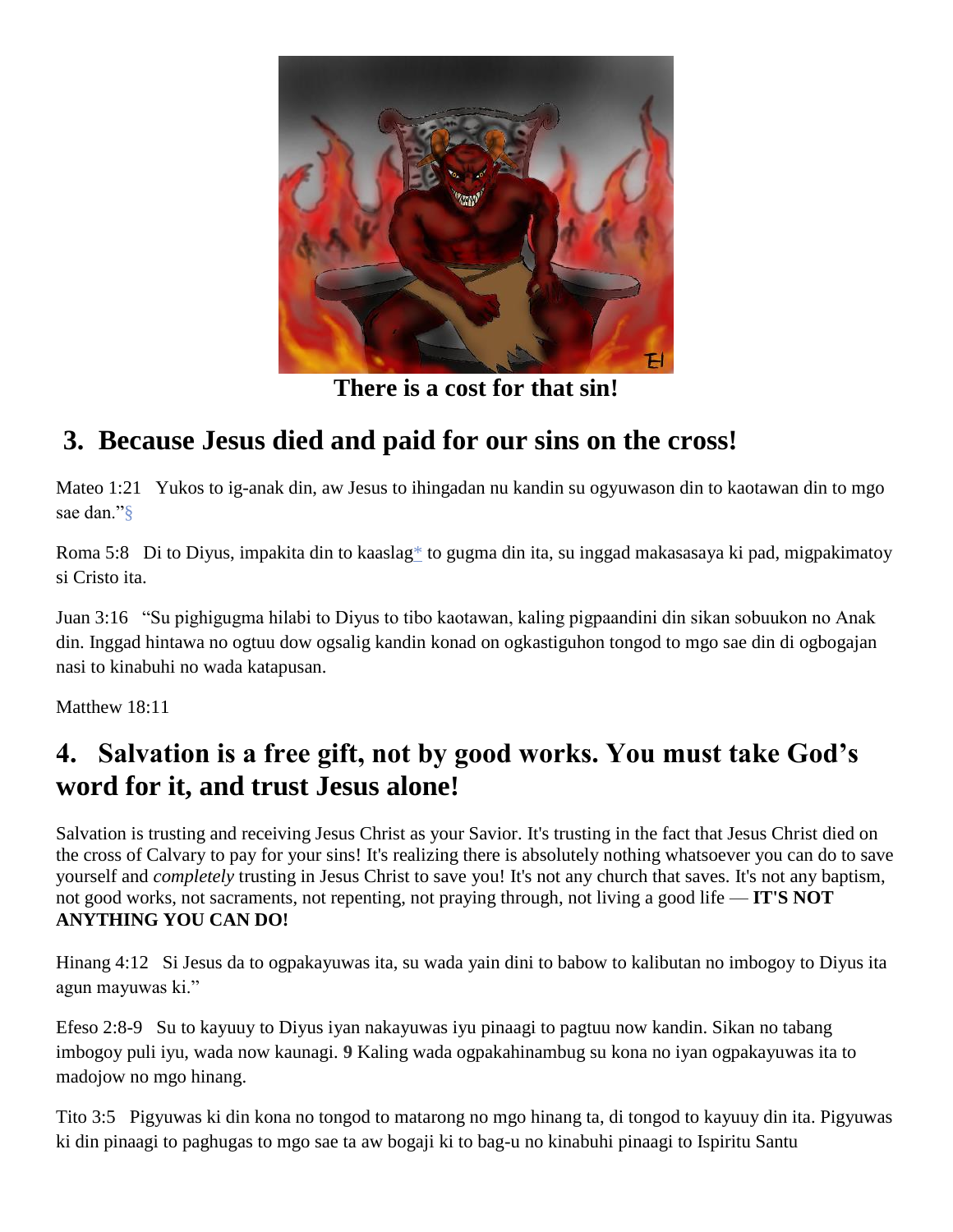# **5. We must put our faith and trust in Christ alone!**

Marcos 9:23 Kagi ni Jesus, "Nokoy no og-iling ka man to, 'ko mahimuan nu'? Wada inggad nokoy no kona ogkahimuan to Diyus to pagtabang to otow no ogsalig kandin." Mark 1:15

Marcos 1:15 Kagi din, "Madani on ogkatuman to paghari to Diyus dini iyu. Na, sosey kow on aw talikudi now to mgo sae now, aw tuuhi seini Madojow no Nawnangonon.

Marcos 10:15 Indani now seini," kagi din. "Inggad hintawa no kona ogdawat to paghari to Diyus angod to dinawatan to bata kona yagboy ogkasakup duon."

Roma 10:9-10,13 Ko muangkon kow no Magboboot si Jesu-Cristo, aw ko ogtuu kow no pigbanhaw sikandin to Diyus, na, ogkayuwas kow. Su to otow no ogtuu ki Jesu-Cristo aw ogmatuudon din sikan pinaagi to kagi din, na, ogkayuwas sikandin aw og-isipon to Diyus no wadad sae. Su meyduon impasuyat to Diyus no pig-iling, "Inggad hintawa no og-ampu to Ginuu dinumahan to pagsalig ogkayuwas."<sup>+</sup>



**Put your faith in Christ alone!**

*If you want to accept Jesus Christ as your Savior and receive forgiveness from God, here is prayer you can pray. Saying this prayer or any other prayer will not save you. It is only trusting in Jesus Christ that can provide forgiveness of sins. This prayer is simply a way to express to God your faith in Him and thank Him for providing for your forgiveness.*